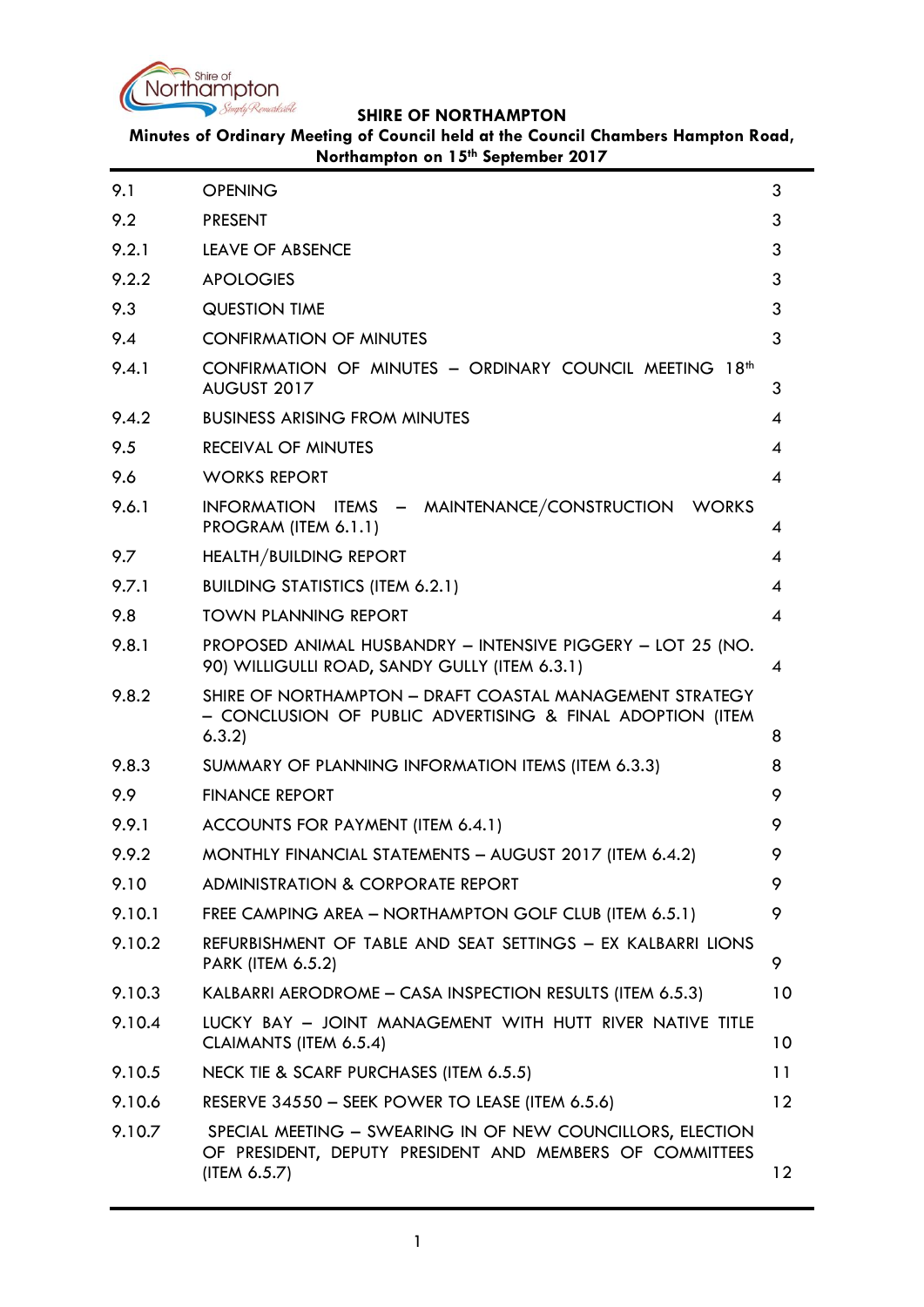

 $\overline{\phantom{0}}$ 

| Minutes of Ordinary Meeting of Council held at the Council Chambers Hampton Road,<br>Northampton on 15th September 2017 |                                                                                          |    |  |
|-------------------------------------------------------------------------------------------------------------------------|------------------------------------------------------------------------------------------|----|--|
| 9.10.8                                                                                                                  | RATES EXEMPTION REQUEST - MURCHISON REGION ABORIGINAL<br><b>CORPORATION (ITEM 6.5.8)</b> | 12 |  |
| 9.10.9                                                                                                                  | SPORTS SCHOLARSHIP APPLICATION (ITEM 6.5.9)                                              | 13 |  |
| 9.10.10                                                                                                                 | BEACH VOLLEYBALL AREA - KALBARRI FORESHORE (ITEM 6.5.10)                                 | 13 |  |
| 9.10.11                                                                                                                 | OFFER TO LEASE LOT 80 KITSON CIRCUIT, NORTHAMPTON (ITEM<br>6.5.11)                       | 14 |  |
| 9.11                                                                                                                    | SHIRE PRESIDENT'S REPORT                                                                 | 14 |  |
| 9.12                                                                                                                    | <b>COUNCILLORS' REPORTS</b>                                                              | 15 |  |
| 9.12.1                                                                                                                  | <b>CR PIKE</b>                                                                           | 15 |  |
| 9.12.2                                                                                                                  | <b>CR KRAKOUER</b>                                                                       | 15 |  |
| 9.12.3                                                                                                                  | <b>CR CARSON</b>                                                                         | 15 |  |
| 9.12.4                                                                                                                  | <b>CR SUCKLING</b>                                                                       | 15 |  |
| 9.13                                                                                                                    | <b>INFORMATION BULLETIN</b>                                                              | 15 |  |
| 9.14                                                                                                                    | NEW ITEMS OF BUSINESS                                                                    | 15 |  |
| 9.15                                                                                                                    | NEXT MEETING OF COUNCIL                                                                  | 16 |  |
| 9.16                                                                                                                    | <b>CLOSURE</b>                                                                           | 16 |  |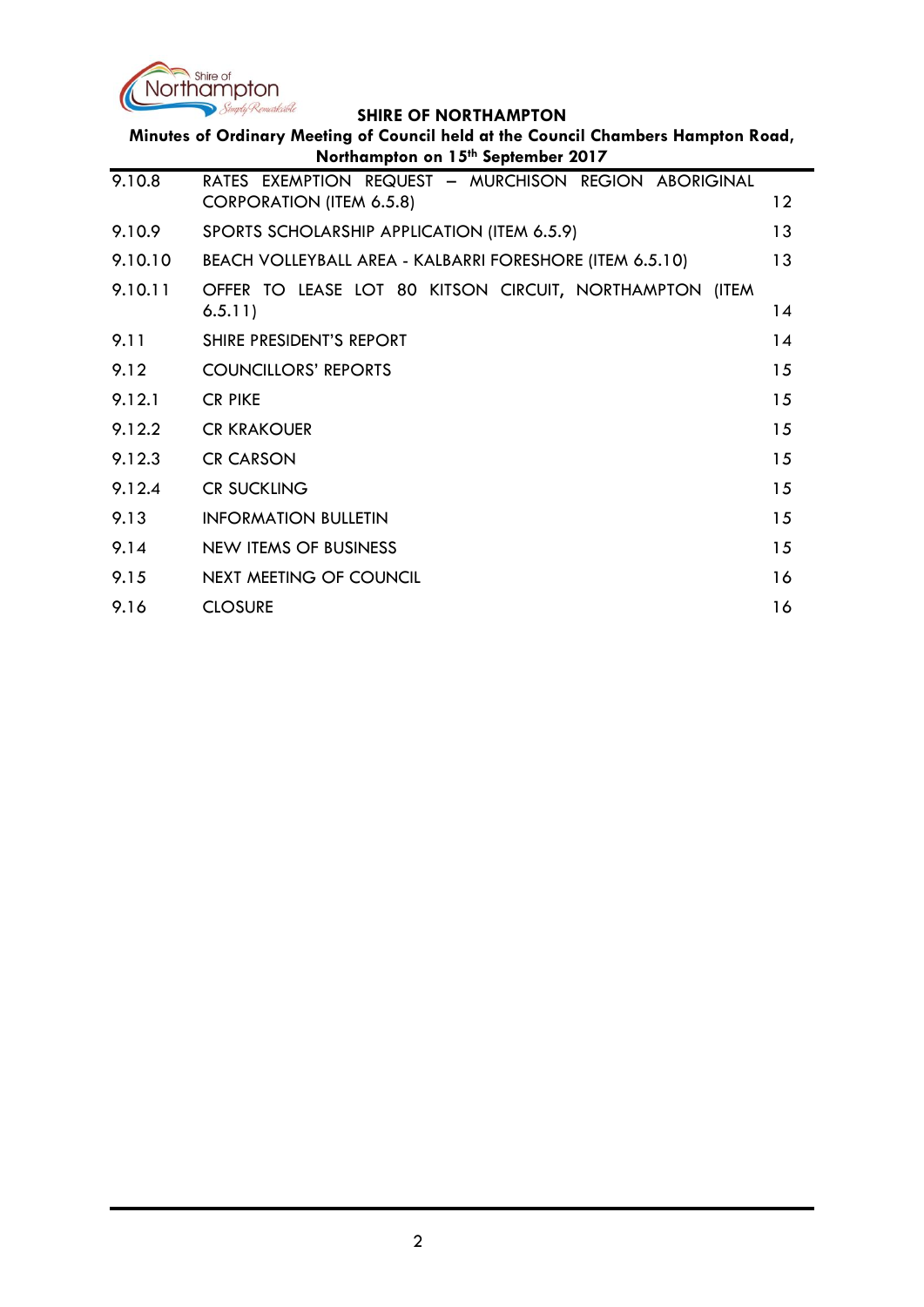

**Minutes of Ordinary Meeting of Council held at the Council Chambers Hampton Road, Northampton on 15th September 2017**

#### <span id="page-2-0"></span>**9.1 OPENING**

The President thanked all Councillors, staff and gallery present for their attendance and declared the meeting open at 1.00pm.

#### <span id="page-2-1"></span>**9.2 PRESENT**

| Cr C Simkin                | President                          | Northampton Ward |  |
|----------------------------|------------------------------------|------------------|--|
| Cr T Carson                |                                    | Northampton Ward |  |
| Cr D Stanich               |                                    | Northampton Ward |  |
| Cr D Pike                  |                                    | Kalbarri Ward    |  |
| Cr S Krakouer              |                                    | Kalbarri Ward    |  |
| Cr R Suckling              |                                    | Northampton Ward |  |
| Mr Garry Keeffe            | Chief Executive Officer            |                  |  |
| Mr Grant Middleton         | Deputy Chief Executive Officer     |                  |  |
| Mr Glenn Bangay            | <b>Principal Building Surveyor</b> |                  |  |
| Mr Neil Broadhurst         | <b>Manager of Works</b>            |                  |  |
| <b>Mrs Hayley Williams</b> | <b>Principal Planner</b>           |                  |  |
| <b>Mrs Debbie Carson</b>   | <b>Planning Officer</b>            |                  |  |

#### <span id="page-2-2"></span>9.2.1 LEAVE OF ABSENCE

Nil

#### <span id="page-2-3"></span>9.2.2 APOLOGIES

Cr Scott and Cr Stock-Standen

### <span id="page-2-4"></span>**9.3 QUESTION TIME**

Nil

### <span id="page-2-6"></span><span id="page-2-5"></span>**9.4 CONFIRMATION OF MINUTES**

9.4.1 CONFIRMATION OF MINUTES - ORDINARY COUNCIL MEETING 18<sup>th</sup> AUGUST 2017

Moved Cr SUCKLING, seconded Cr KRAKOUER

That the minutes of the Ordinary Meeting of Council held on the 18<sup>th</sup> August 2017 be confirmed as a true and correct record.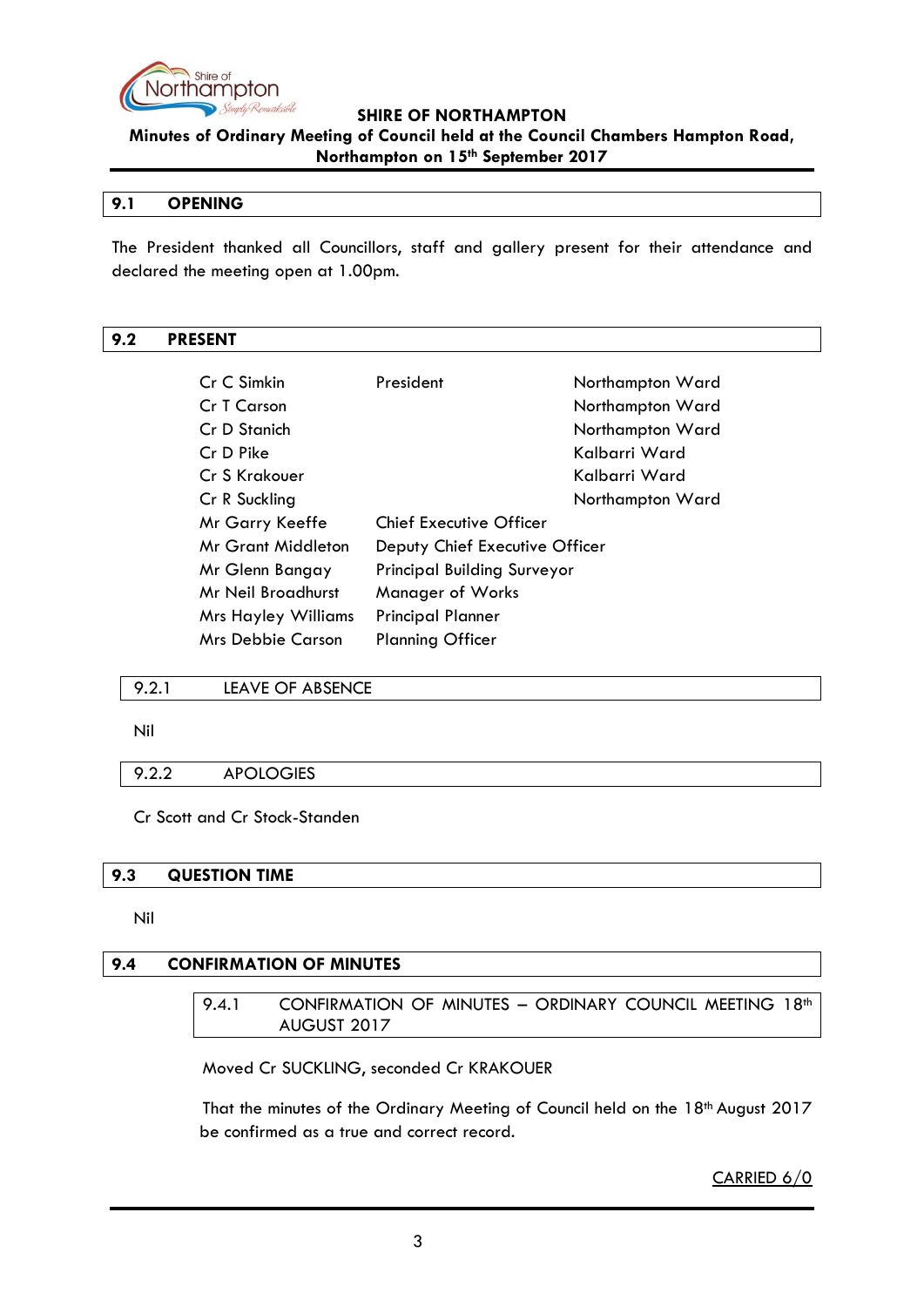

# <span id="page-3-0"></span>**Minutes of Ordinary Meeting of Council held at the Council Chambers Hampton Road, Northampton on 15th September 2017**

#### 9.4.2 BUSINESS ARISING FROM MINUTES

Nil

#### <span id="page-3-1"></span>**9.5 RECEIVAL OF MINUTES**

Nil

#### <span id="page-3-3"></span><span id="page-3-2"></span>**9.6 WORKS REPORT**

9.6.1 INFORMATION ITEMS – MAINTENANCE/CONSTRUCTION WORKS PROGRAM (ITEM 6.1.1)

Noted

Mr Neil Broadhurst departed the meeting at 1:07pm

#### <span id="page-3-5"></span><span id="page-3-4"></span>**9.7 HEALTH/BUILDING REPORT**

9.7.1 BUILDING STATISTICS (ITEM 6.2.1)

Noted

Mr Glenn Bangay departed the meeting at 1:09pm.

### <span id="page-3-7"></span><span id="page-3-6"></span>**9.8 TOWN PLANNING REPORT**

9.8.1 PROPOSED ANIMAL HUSBANDRY – INTENSIVE PIGGERY – LOT 25 (NO. 90) WILLIGULLI ROAD, SANDY GULLY (ITEM 6.3.1)

Moved Cr STANICH, seconded Cr SUCKLING

That Council grant development approval to the proposed Animal Husbandry - Intensive Piggery on Lot 25 (No. 90) Willigulli Road, Sandy Gully subject to the following conditions:

1. The land use and development shall be in accordance with the attached approved plan(s) dated 15 September 2017 and subject to any modifications required as a consequence of any condition(s) of this approval. The endorsed plans shall not be modified or altered without the prior written approval of the Local Government;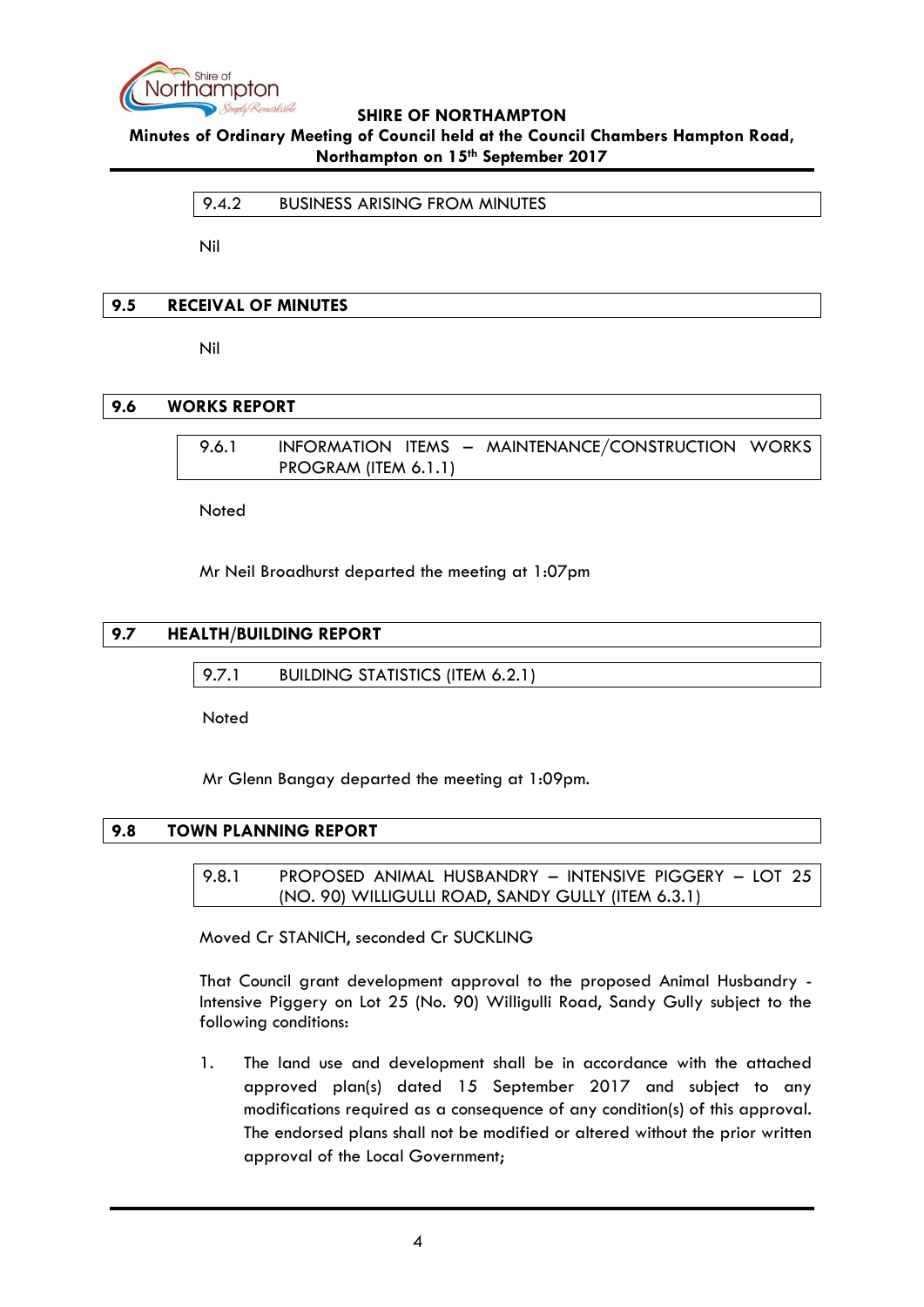

**Minutes of Ordinary Meeting of Council held at the Council Chambers Hampton Road, Northampton on 15th September 2017**

- 2. This decision constitutes Development Approval only and is valid for a period of 2 years from the date of approval. If the subject development is not substantially commenced within the 2 year period, the approval shall lapse and be of no further effect;
- 3. The use when established shall at all times comply with the definition of Animal Husbandry - Intensive Piggery contained within the *Shire of Northampton Local Planning Scheme No. 10*;
- 4. The approval is for Phases 1-3 inclusive and any ancillary works with a capacity to house up to 5,000 pigs at any one time;
- 5. The Applicant/Operator shall prior to commencement of the development, submit (and subsequently adhere to) an Environmental Management Plan, in accordance with the "National Environmental Guidelines for Piggeries – Second Edition" (as amended), to the approval of the Local Government;
- 6. The Development shall at all times comply with the DWER Works Approval Licence, and if granted and once the Works Approval is completed, comply with the DWER Licence to operate a Piggery.
- 7. The development must be designed, constructed and operated to ensure that it is capable of retaining and managing stormwater run-off and not discharge stormwater or waste into the watercourse network, in accordance with the Stormwater Management Manual for WA, to the approval of the local government (this will be to a minimum requirement that development is able to manage/contain a 1 in 100 year stormwater/flood average recurrence interval event;
- 8. The Applicant/Operator shall prepare and implement a Pigs Death Management Plan in accordance with the National Environmental Guidelines for Piggeries - Second Edition (2010) to the approval of the Local Government;
- 9. The Applicant/Operator is required to undertake testing of bores in accordance with the requirements of the Department of Water and Environment Regulation;
- 10. The Applicant/Operator is required to undertake annual soil testing in accordance with the requirements of the Department of Primary Industries and Regional Development;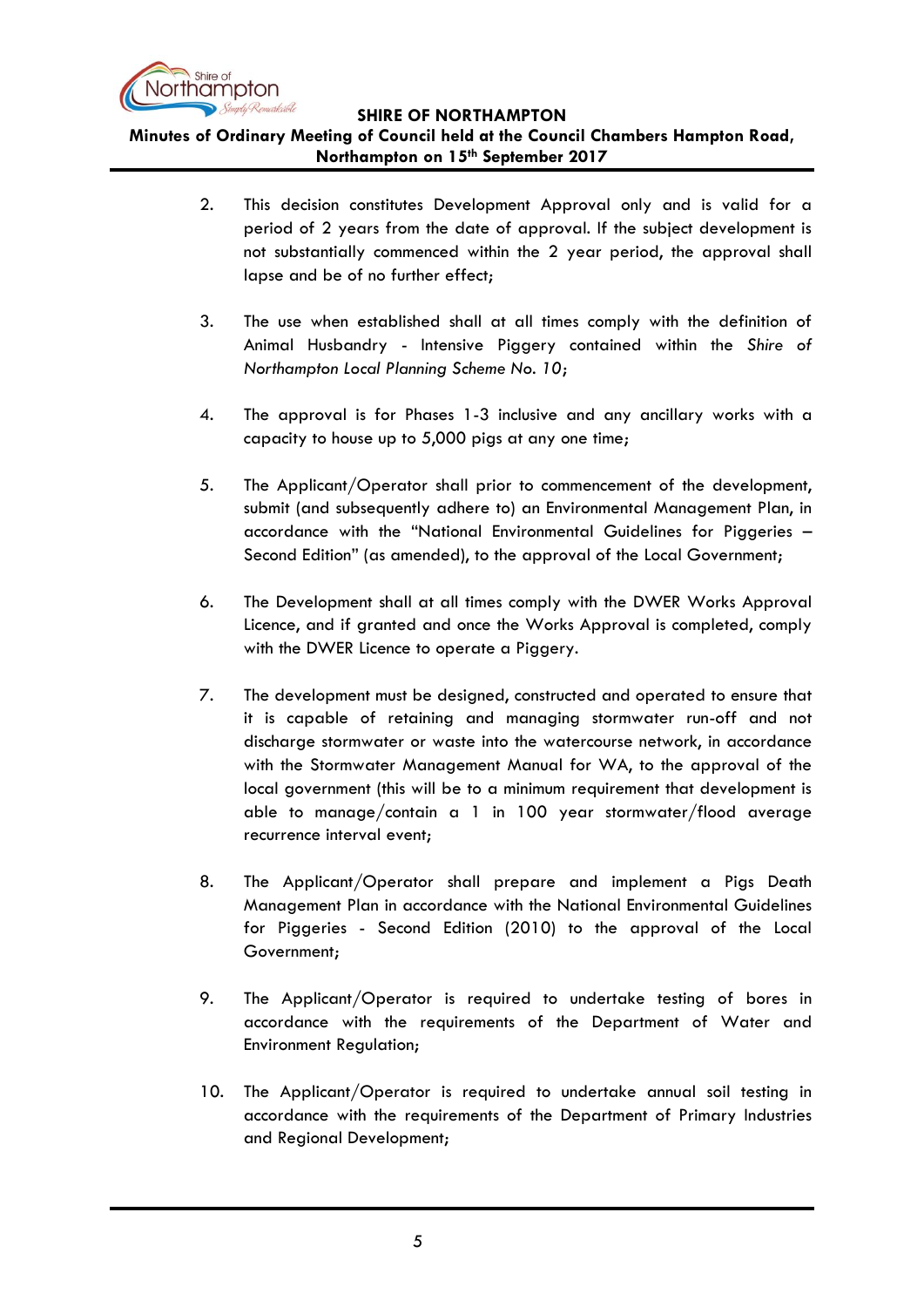

**Minutes of Ordinary Meeting of Council held at the Council Chambers Hampton Road, Northampton on 15th September 2017**

- 11. The intensive piggery will be operated to comply with the *Environmental Protection (Noise) Regulations* 1997. Routine observations and inspections will be required to be undertaken in regard to noise. Onsite management will be informed of results of inspections and observations and will implement contingency actions to ensure compliance with the *Environmental Protection (Noise) Regulations* 1997;
- 12. Crossovers, access and egress to the subject site from Willigulli Road shall be located and constructed to the approval of the local government. Costs applicable to the construction of access points onto the site and any related issues shall be borne by the Applicant;
- 13. All internal roadway surfaces and designated car parking areas within the site are to be constructed of a suitable material such as road base, limestone or course gravel and compacted to limit dust generation, to the approval of the local government;
- 14. The use and development must be conducted so that it has minimum impact on the amenity of the area by reason of:
	- a) transportation of materials, good and commodities to and from the premises;
	- b) appearance of any buildings, works and materials; and
	- c) the emission of odour, noise, vibration, dust, wastewater, waste products or reflected light;
- 15. Any stockpiling of composted effluent is at all times to be covered with an impermeable cover in order to reduce odour escaping to the environment, excluding when maintenance is carried out;
- 16. A building permit shall be issued by the local government prior to the commencement of any work on the site;
- 17. Prior to the commencement of the development/land use, a plan incorporating native or locally acceptable trees capable of growing to 5m in height being planted and thereafter maintained around the development for screening purposes from neighbouring properties and view corridor from Horrocks Road, is to be submitted to and approved by the local government. Prior to the commencement of the approved use, the approved plan is to be implemented in full and maintained thereafter to the approval of the Local Government;
- 18. The space between the ground level and the floor level of the proposed transportable site office shall be suitably enclosed to the approval of the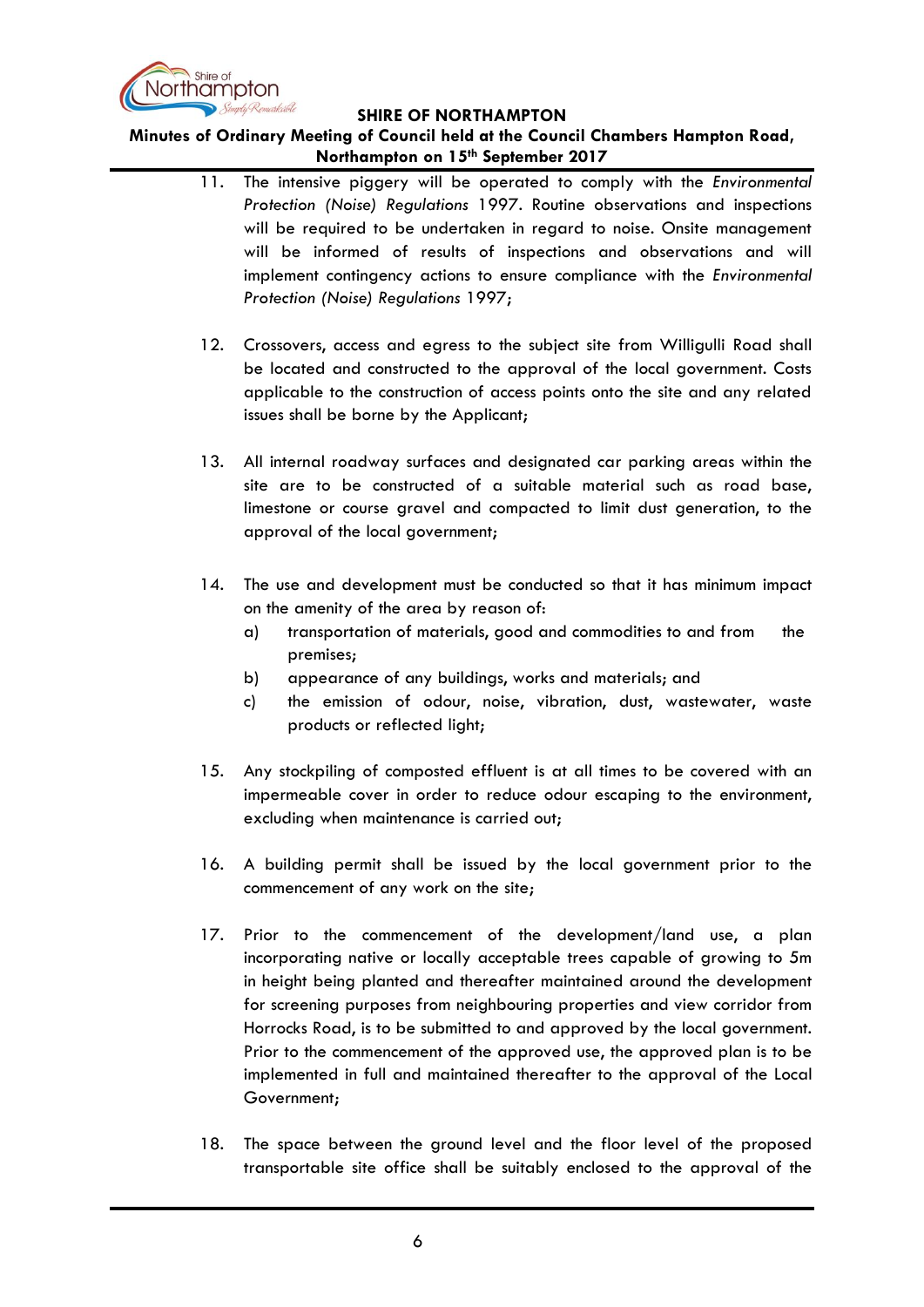

## **Minutes of Ordinary Meeting of Council held at the Council Chambers Hampton Road, Northampton on 15th September 2017**

Local Government (eg. brick, masonry, timber, textured fibrous cement sheeting or similar).

#### Advice Note

- *Note 1. Where an approval has so lapsed, no development must be carried out without the further approval of the local government having first been sought and obtained.*
- *Note 2: If an applicant or owner is aggrieved by this determination there is a right of*  review by the State Administrative Tribunal in accordance with the Planning *and Development Act 2005 Part 14. An application must be made within 28 days of determination.*
- Note 3: *In regard to Condition No. 5, the Applicant is advised that the Environmental Management Plan shall outline how the site will be managed including:*
	- *- Wastewater effluent management;*
	- *- Solid waste management;*
	- *- Odour management;*
	- *- Noise management;*
	- *- Nutriment management;*
	- *- Groundwater monitoring;*
	- *- Fire management (internal and external fire risk); and*
	- *- Environmental monitoring and reporting.*

*The Applicant is thereafter to implement and maintain reporting mechanisms for complaints concerning the operation of the development. In the event of a complaint being received the Applicant is required to demonstrate mitigation response(s) to the approval of the local government. Such response(s) will be treated as conditions of approval/required modifications to Management Plan.*

*Note 4: The Applicant shall note that the Horrocks Road, Main Roads WA RAV assessment for transport vehicles is RAV4 (max 27.5m) from 00 – 5.80 slk only (Suckling Road). The remainder of the road is rated as a "As of right access" max 19.5m). Road grades/pavement width/corner radius would all have to be accessed past this point for RAV4 vehicles to be permitted. A alternative for the approval of RAV4 vehicles via the White Cliffs Road may be a consideration. This alternative route is yet to be submitted to Main Roads WA for consideration as a alternative route.*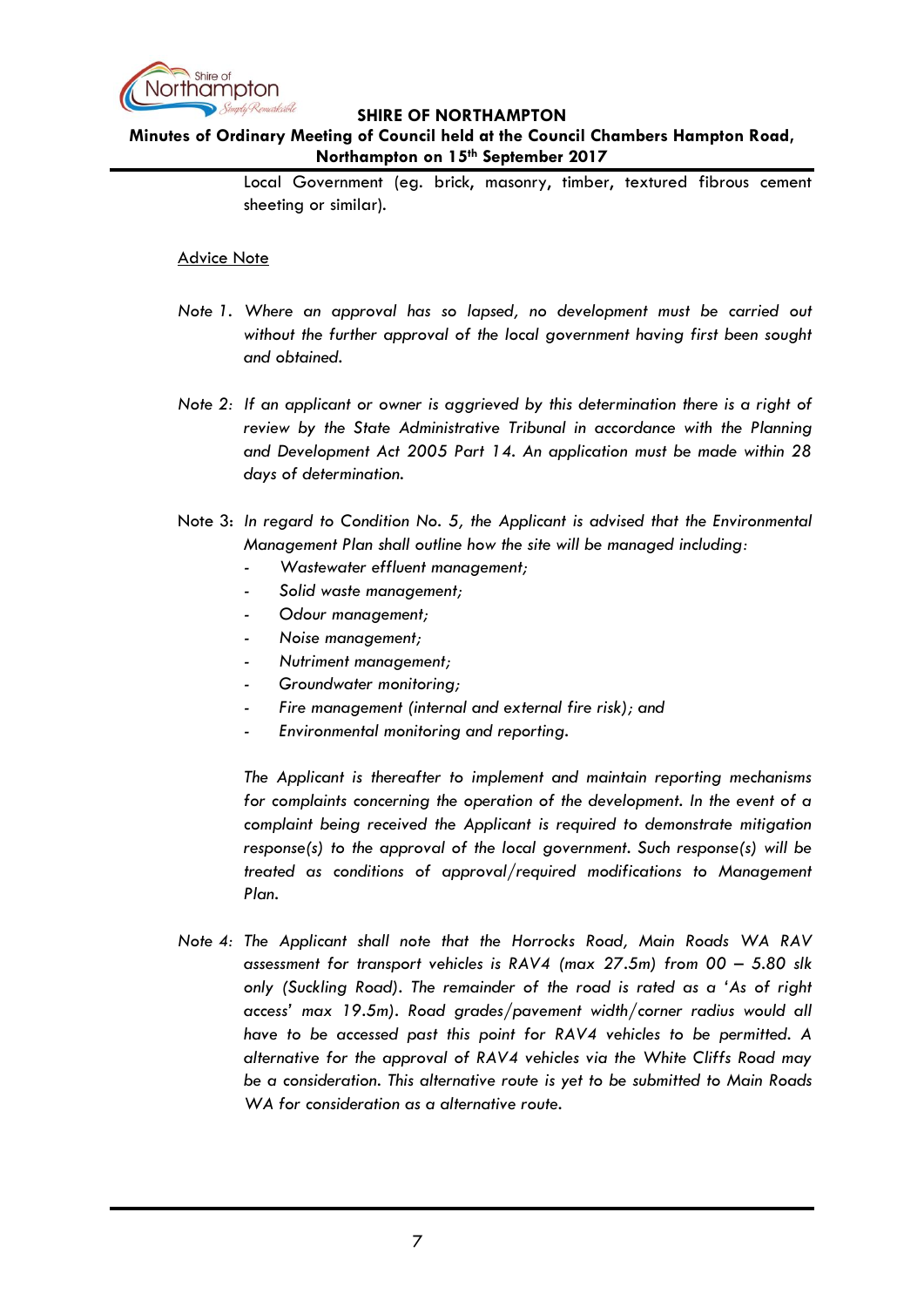

**Minutes of Ordinary Meeting of Council held at the Council Chambers Hampton Road, Northampton on 15th September 2017**

- *Note 5: The Applicant is advised that the proposed development should at all times comply with the provisions of the Food Act 2008 and related regulations, codes and guidelines.*
- Note 6: *The Applicant shall liaise with the Department of Primary Industries and Regional Development in regard to the implementation of systems to detect and manage any distress to the pigs from temperature extremes in order to demonstrate how they will manage this animal welfare issue* .

CARRIED 6/0

# <span id="page-7-0"></span>9.8.2 SHIRE OF NORTHAMPTON – DRAFT COASTAL MANAGEMENT STRATEGY – CONCLUSION OF PUBLIC ADVERTISING & FINAL ADOPTION (ITEM 6.3.2)

Moved Cr SIMKIN, seconded Cr KRAKOUER

That Council:

- 1. Endorses the Coastal Management Strategy (Final September 2017) subject to the recommended amendments included within the Schedule of Submissions Table attached as Appendix 2 to the Town Planning Report 15 September 2017; and
- 2. Adopt the Coastal Management Strategy (Final September 2017) as a Local Planning Policy under Local Planning Scheme No. 10**.**

CARRIED 6/0

<span id="page-7-1"></span>

| 9.8.3 | SUMMARY OF PLANNING INFORMATION ITEMS (ITEM 6.3.3) |  |
|-------|----------------------------------------------------|--|
|-------|----------------------------------------------------|--|

Noted.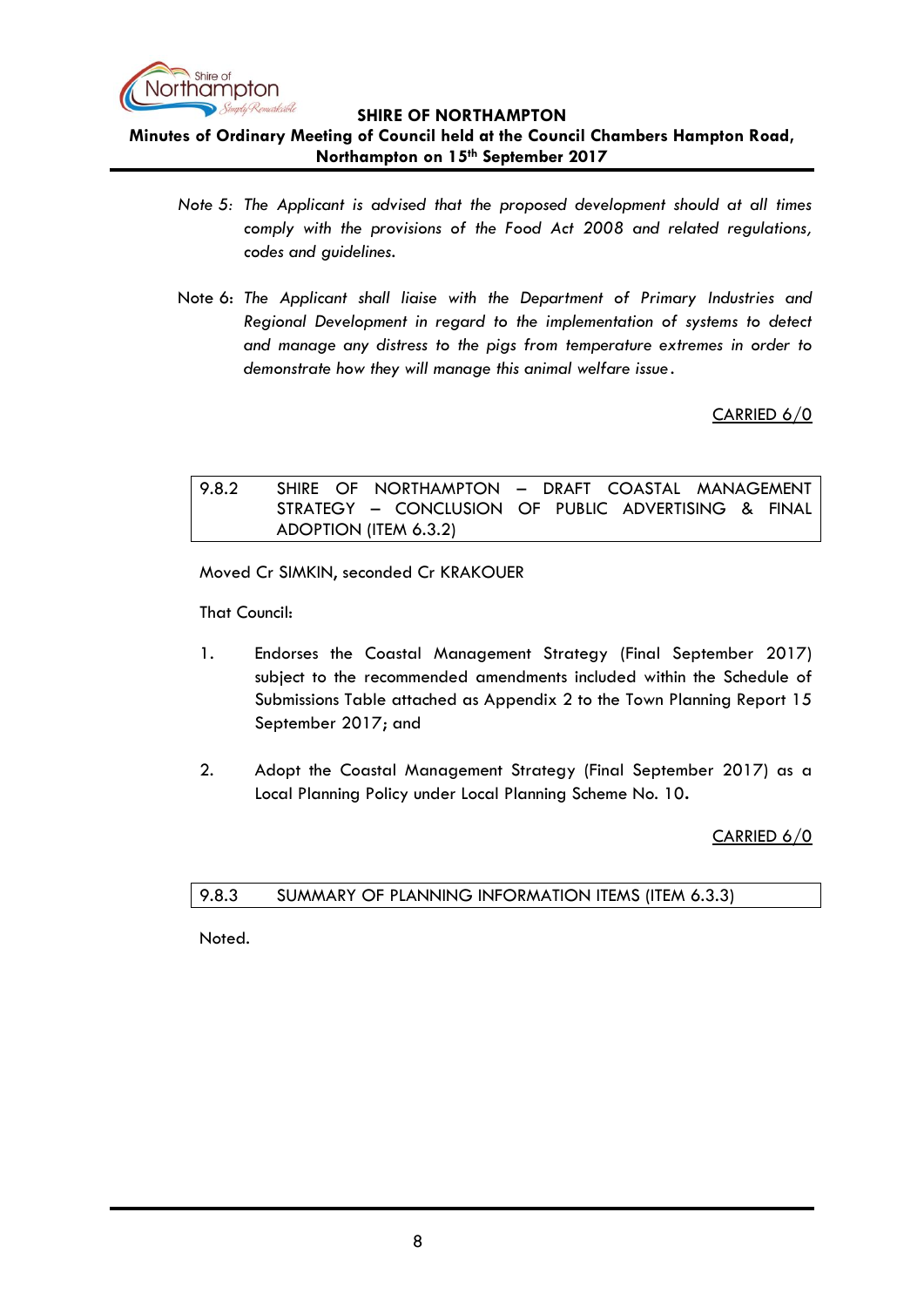

#### **Minutes of Ordinary Meeting of Council held at the Council Chambers Hampton Road, Northampton on 15th September 2017**

### <span id="page-8-1"></span><span id="page-8-0"></span>**9.9 FINANCE REPORT**

## 9.9.1 ACCOUNTS FOR PAYMENT (ITEM 6.4.1)

Moved Cr CARSON, seconded Cr PIKE

That Municipal Fund Cheques 21259 to 21278 inclusive totalling \$68,929.40, Municipal EFT payments numbered EFT16754 to EFT16900 inclusive totalling \$1,125,170.90, Trust Fund Cheques 2223 to 2227, totalling \$2,735, Direct Debit payments numbered GJ0107 to GJ0210 inclusive totalling \$456,439.66 be passed for payment and the items therein be declared authorised expenditure.

CARRIED BY AN ABSOLUTE MAJORITY 6/0

#### <span id="page-8-2"></span>9.9.2 MONTHLY FINANCIAL STATEMENTS – AUGUST 2017 (ITEM 6.4.2)

Moved Cr KRAKOUER, seconded Cr CARSON

That Council adopts the Draft Monthly Financial Report for the period ending 31 August 2017.

CARRIED 6/0

## <span id="page-8-3"></span>**9.10 ADMINISTRATION & CORPORATE REPORT**

### <span id="page-8-4"></span>9.10.1 FREE CAMPING AREA – NORTHAMPTON GOLF CLUB (ITEM 6.5.1)

Moved Cr CARSON, seconded Cr STANICH

That the operation of Free Camping at the Northampton Golf Club shall remain, with this to be reviewed again in twelve months time.

### CARRIED 5/1

### <span id="page-8-5"></span>9.10.2 REFURBISHMENT OF TABLE AND SEAT SETTINGS – EX KALBARRI LIONS PARK (ITEM 6.5.2)

Moved Cr PIKE, seconded Cr STANICH

That, as the area is not well used, Council remove the seating at the ex Kalbarri Lions Park, with the frames to be retained for possible future use.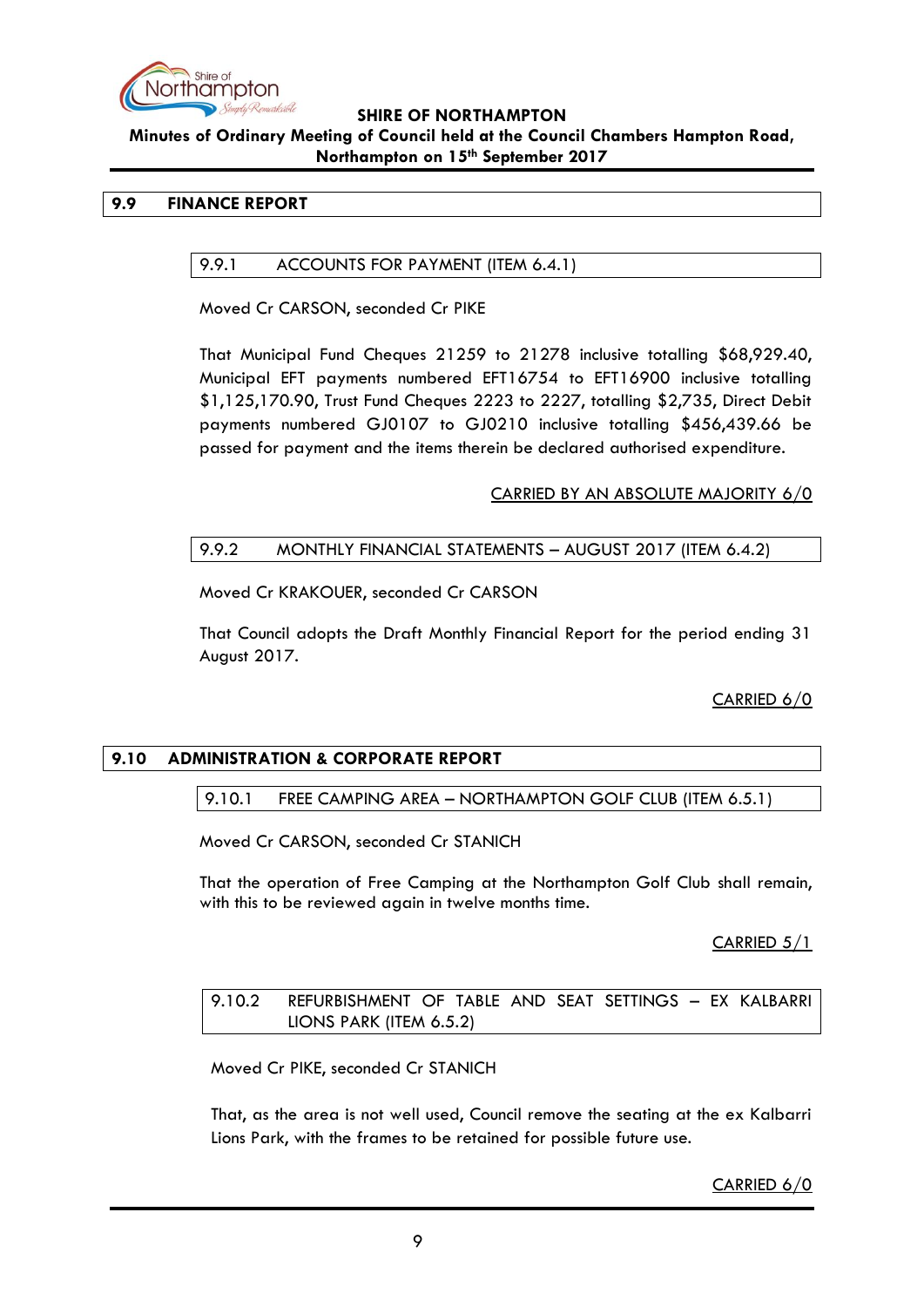

# <span id="page-9-0"></span>**Minutes of Ordinary Meeting of Council held at the Council Chambers Hampton Road, Northampton on 15th September 2017**

#### 9.10.3 KALBARRI AERODROME – CASA INSPECTION RESULTS (ITEM 6.5.3)

Moved Cr STANICH, seconded Cr PIKE

That Council approves the use of the provision of \$20,000 that was to be transferred to the Kalbarri Aerodrome Reserve Fund, and authorise additional expenditure over and above the \$20,000 provision to be used to fund:

- 1. Re-painting of the wind direction circle and signal circle at a cost of \$11,500;
- 2. Undertaking of a Runway Inspection and Obstacle Limitations Surfaces survey at a cost of \$4,070;
- 3. Provision or refresher training to three Airport Reporting Officers (current staff members) at a cost of \$7,200 plus travel and accommodation;

to ensure the Kalbarri Aerodrome is in compliance with Civil Aviation Safety Authority regulations.

### CARRIED BY AN ABSOLUTE MAJORITY 6/0

### <span id="page-9-1"></span>9.10.4 LUCKY BAY – JOINT MANAGEMENT WITH HUTT RIVER NATIVE TITLE CLAIMANTS (ITEM 6.5.4)

Moved Cr KRAKOUER, seconded Cr SUCKLING

That Council:

1. Adopt the draft policy as per the following wording:

### **"POLICY**

*It is the policy of Council that where the use of a reserve/land that is*  under the control/management and or ownership of the Shire of *Northampton, by Aboriginal people for customary/cultural purposes, being: "preparing or consuming food customarily eaten by Aboriginal people, preparing or using medicine customarily used by Aboriginal people, engaging in artistic ceremonial or other cultural activities undertaken by Aboriginal people or other activities incidental to those purposes" and that use requires overnight camping then that use is approved subject to:*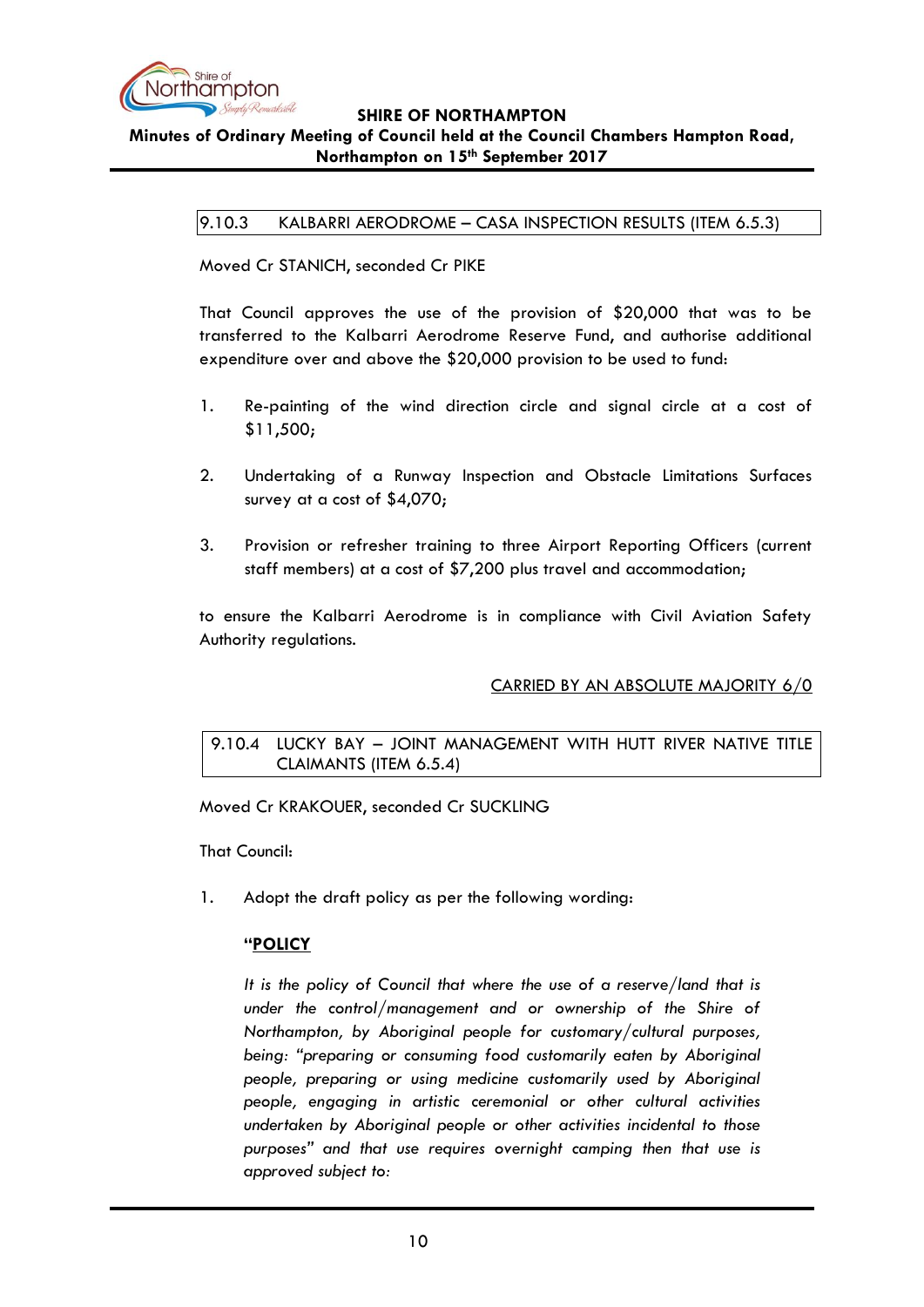

**Minutes of Ordinary Meeting of Council held at the Council Chambers Hampton Road, Northampton on 15th September 2017**

- *1. 24 hours notice of that activity being provided to the CEO and/or the Lucky Bay Camping area caretaker;*
- *2. All rules and regulations relating to the area are adhered to;*
- *3. Use is to be in accordance with all current Council Local Laws; and*
- *4. That the payment of the current camping fee applying to such areas is exempt.*
- *5. That the policy shall apply for up to 30 persons, with any event that shall have a number greater than 30 persons requiring Council approval.*

*The inclusion of Council Local Laws is important to ensure that the Council retains control of certain activities that may occur outside this policy, ie dog control, litter control etc."*

- 2. Respond to claimant representatives on land tenure issues and joint management options as per legal advice obtained;
- 3. Further discussions regarding joint management to occur with the claimants' representatives, once the new Council is in operation; and
- 4. That further research regarding the Reconciliation Action Plan be undertaken and the matter be discussed with the new Council once in operation.

# CARRIED 6/0

### <span id="page-10-0"></span>9.10.5 NECK TIE & SCARF PURCHASES (ITEM 6.5.5)

Moved Cr PIKE, seconded Cr SIMKIN

That Council purchase 30 scarves and 40 neck ties, as per the design presented within Agenda Item 6.5.5, at a cost of \$2,500.

### VOTE COUNT 3/3

Being a tied vote, the President Cr Simkin exercised his casting vote and voted in favour of the motion.

#### CARRIED 4/3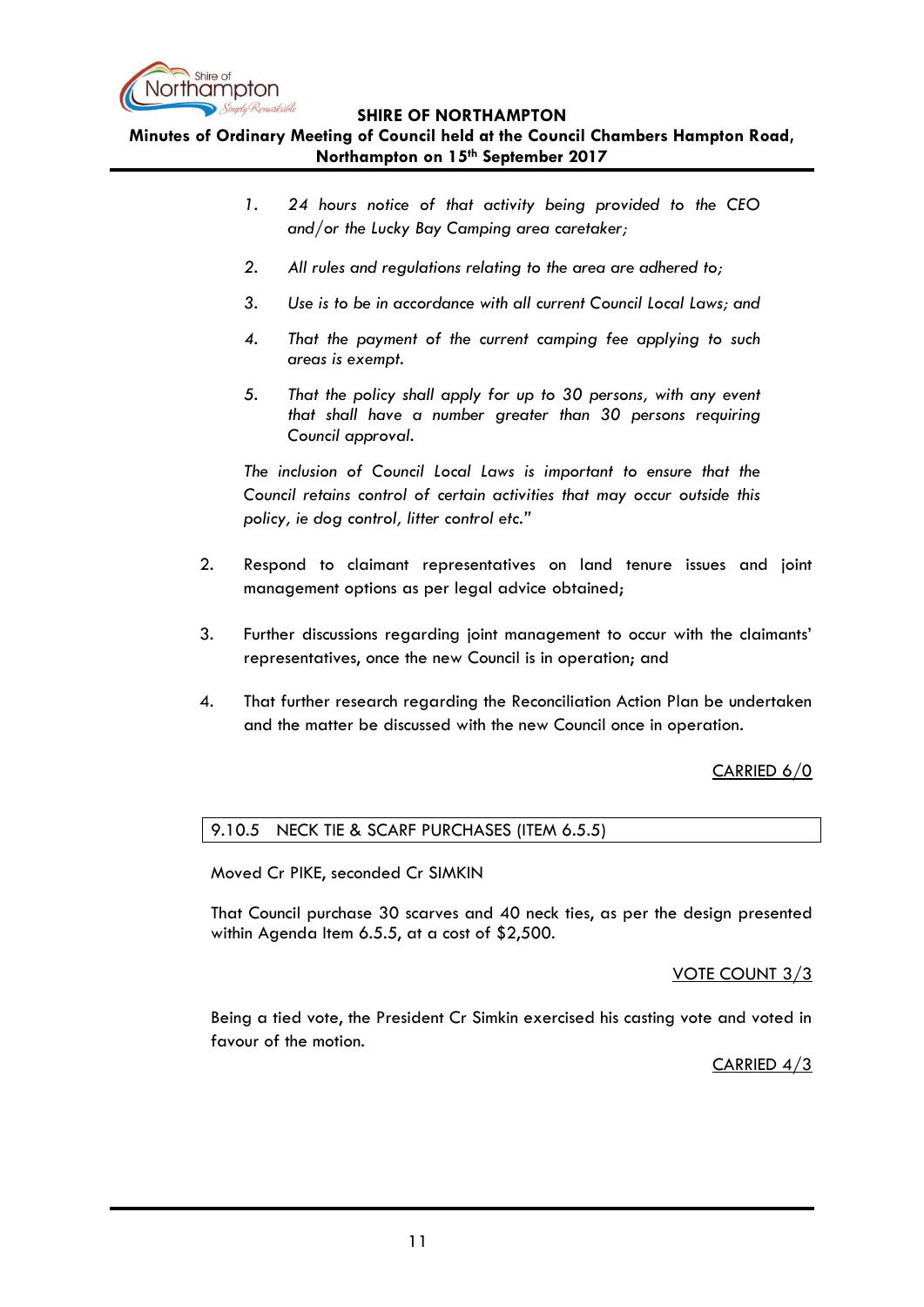

## <span id="page-11-0"></span>**Minutes of Ordinary Meeting of Council held at the Council Chambers Hampton Road, Northampton on 15th September 2017**

#### 9.10.6 RESERVE 34550 – SEEK POWER TO LEASE (ITEM 6.5.6)

Moved Cr STANICH, seconded Cr PIKE

That Council requests the Department of Planning, Lands and Heritage to amend the Management Order drawn in favour of the Shire of Northampton for Reserve 34450 to provide "power to lease" for a period not exceeding 21 years.

#### CARRIED 6/0

<span id="page-11-1"></span>9.10.7 SPECIAL MEETING – SWEARING IN OF NEW COUNCILLORS, ELECTION OF PRESIDENT, DEPUTY PRESIDENT AND MEMBERS OF COMMITTEES (ITEM 6.5.7)

Moved Cr SIMKIN, seconded Cr SUCKLING

That a Special meeting of Council be held Tuesday 24 October 2017 commencing at 3:30pm to be held at the Northampton Council Chamber, Hampton Road Northampton, with the order of Business to be:

- 1. Swearing in of Councillors
- 2. Election of President
- 3. Election of Deputy President
- 4. Election of Committees
- 5. Election/Appointment of Delegates

CARRIED 6/0

<span id="page-11-2"></span>9.10.8 RATES EXEMPTION REQUEST – MURCHISON REGION ABORIGINAL CORPORATION (ITEM 6.5.8)

Moved Cr SUCKLING, seconded Cr STANICH

That Council:

- 1. Pursuant to Section 6.47 of the Local Government Act 1995 grant rates exemption for properties 30 Gwalla Street, 62A and 62B Mary Street, 44 West Street and 77 West Street Northampton, owned by the Murchison Region Aboriginal Corporation, and
- 2. Accept the 20% ex-gratia payment of \$655.65, as offered by MRAC.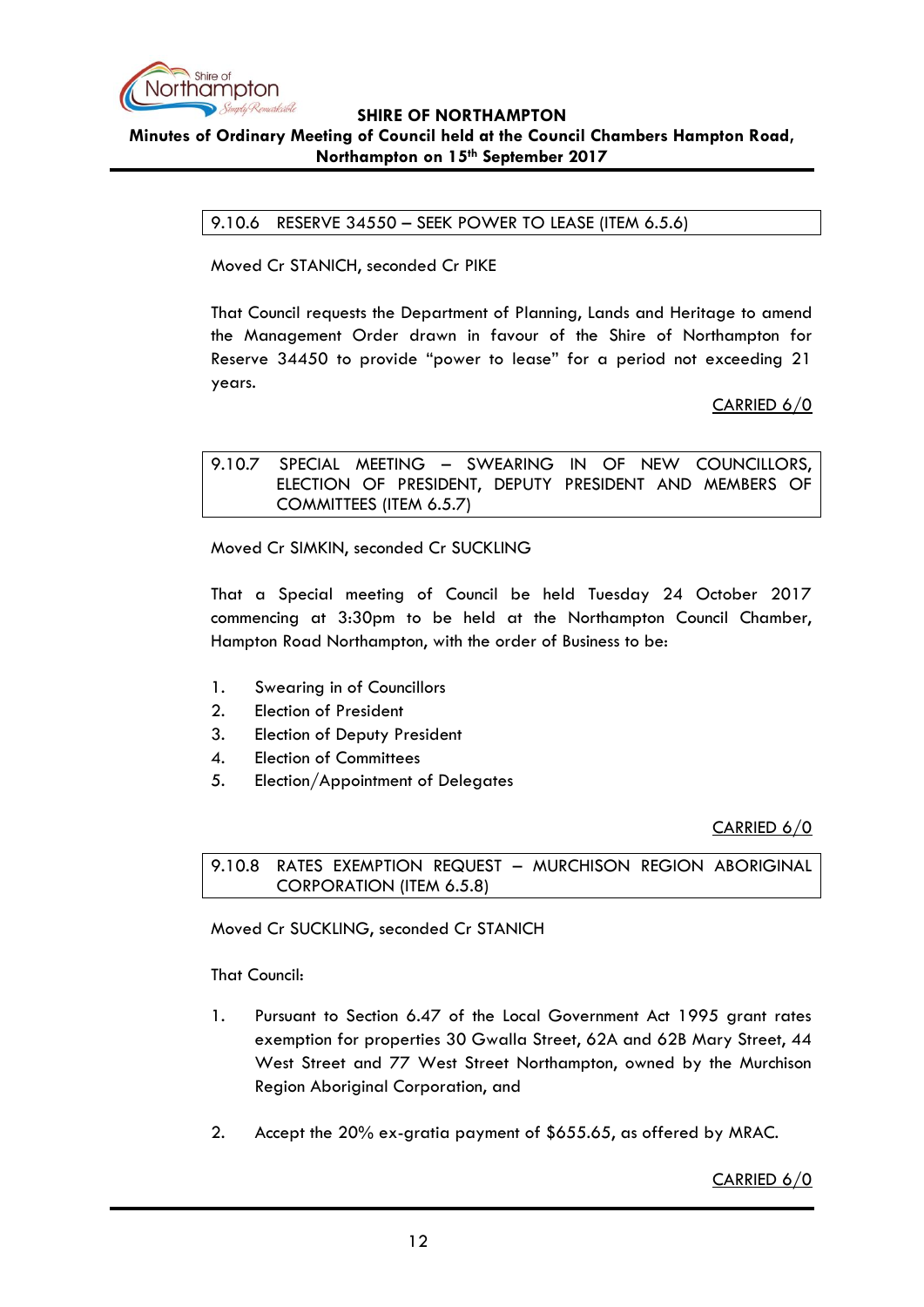

## <span id="page-12-0"></span>**SHIRE OF NORTHAMPTON Minutes of Ordinary Meeting of Council held at the Council Chambers Hampton Road,**

# **Northampton on 15th September 2017**

## 9.10.9 SPORTS SCHOLARSHIP APPLICATION (ITEM 6.5.9)

Moved Cr SUCKLING, seconded Cr CARSON

That Council contributes \$1,000 to Samantha Freeman to assist with costs for her attendance to compete in the 25th Prime Gymnastics International Invitational Competition in Singapore, 9th to 12th November 2017.

CARRIED 6/0

### <span id="page-12-1"></span>9.10.10 BEACH VOLLEYBALL AREA - KALBARRI FORESHORE (ITEM 6.5.10)

Moved Cr KRAKOUER, seconded Cr PIKE

That Council approves the use of beach area and installation of two large pine poles at Chinaman's Beach, as shown on the plan within Agenda Item 6.5.10, subject to the following conditions:

- 1. Poles to be kept in good condition at all times by the Kalbarri Development Association.
- 2. All maintenance repairs and/or replacement to poles and any other associated equipment to be the responsibility of the Kalbarri Development Association.
- 3. Should poles become in a state of disrepair the Council has the right to remove the poles from site.
- 4. Northampton Shire accepts no liability for any injury caused by the sport of beach volley ball or injury caused by the poles or any associated equipment.
- 5. Area to be kept in a neat and tidy condition following use of the volley ball court area.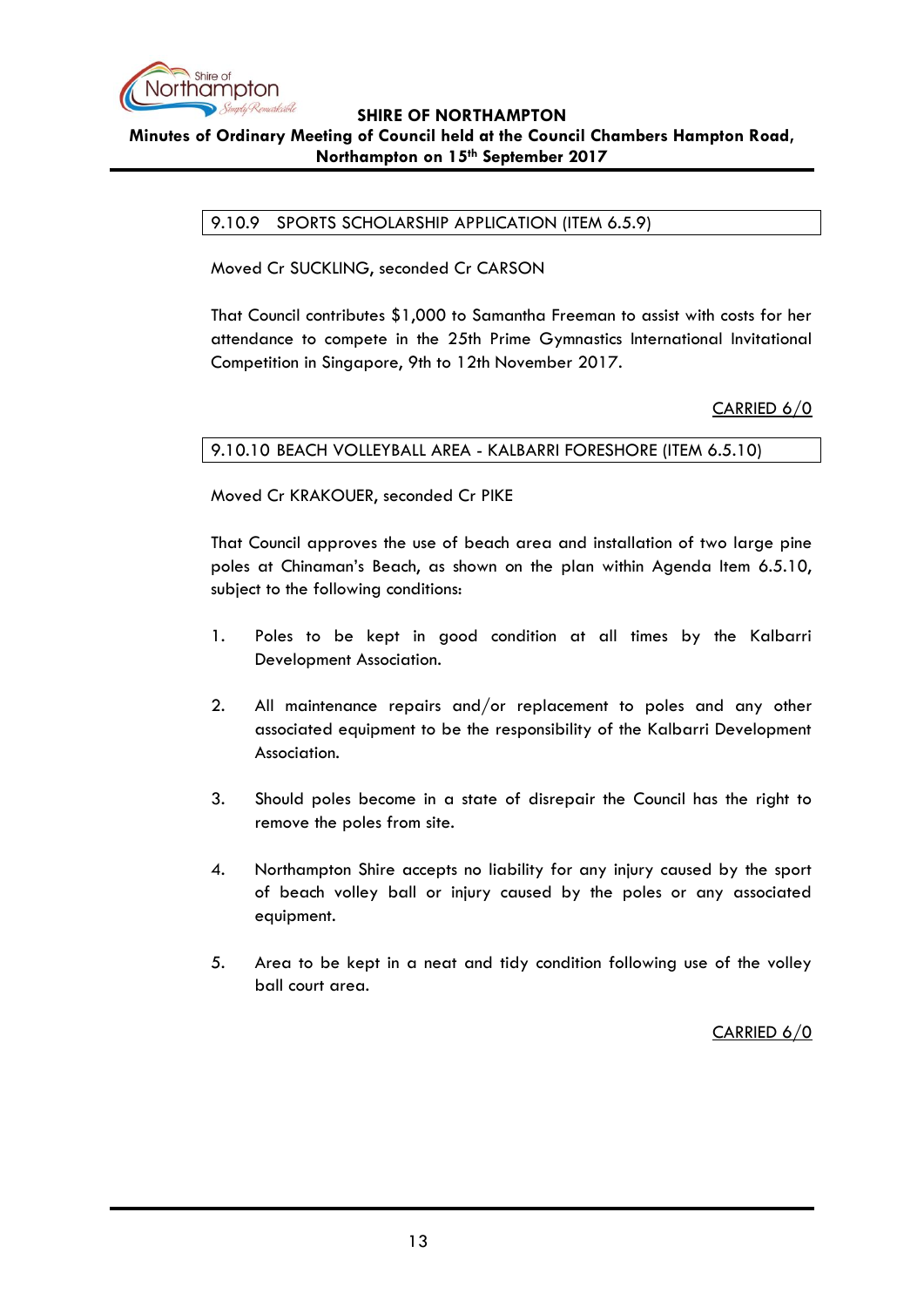

# <span id="page-13-0"></span>**Minutes of Ordinary Meeting of Council held at the Council Chambers Hampton Road, Northampton on 15th September 2017**

9.10.11 OFFER TO LEASE LOT 80 KITSON CIRCUIT, NORTHAMPTON (ITEM 6.5.11)

Moved Cr STANICH, seconded Cr SUCKLING

That Council leases Lot 80 Kitson Circuit, Northampton, to Landmark Operations Ltd for the purpose of storage of Urea Ammonium Nitrate in three 50,000litre tanks subject to the following:

- 1. That planning approval is obtained as per the requirements of the local planning scheme.
- 2. The lot (or part thereof) to be fenced using industrial security fencing similar to that currently at the industrial area.
- 3. Bunding to be installed on the lot to contain any spills that may occur in accordance with licencing requirements for the storage of liquid fertilizer.
- 4. All other relevant licences/approvals are obtained from other relevant licencing bodies for the storage of liquid fertilizer.

CARRIED 5/1 Cr Carson voted against the motion

### ADJOURNMENT

Council adjourned at 2:42pm.

Meeting reconvened at 2:54pm with the following in attendance:

Cr Simkin, Cr Carson, Cr Stanich, Cr Suckling, Cr Krakouer, Cr Pike, Garry Keeffe, Grant Middleton and Debbie Carson.

### <span id="page-13-1"></span>**9.11 SHIRE PRESIDENT'S REPORT**

Since the last Council meeting Cr Simkin reported on his attendance at the following:

2/9/2017 Official Opening of the Multipurpose Courts at Kalbarri Sport and Rec facility 11/9/2017 SAT Hearing of the Solar Thermal Power Station proposal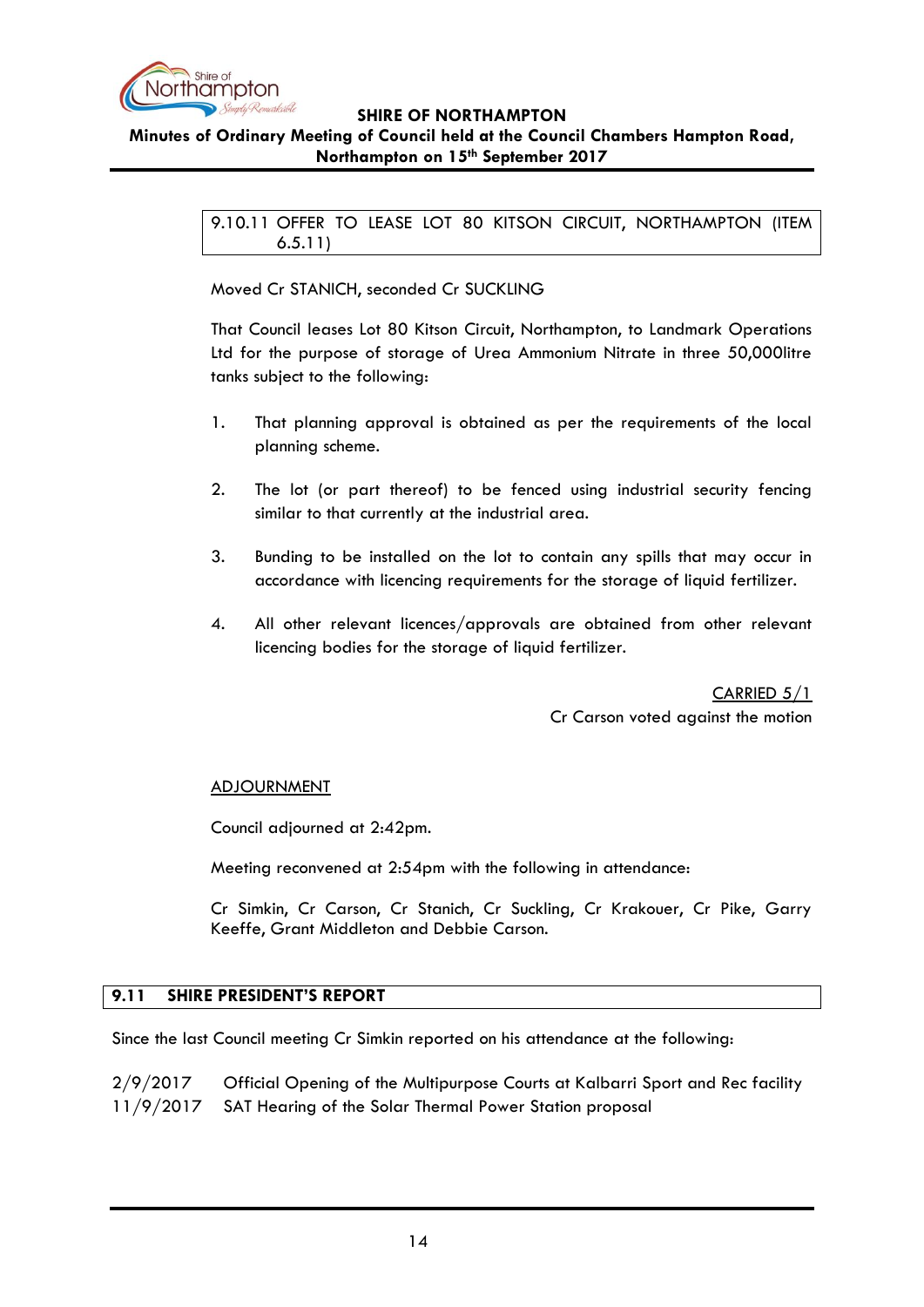

## **Minutes of Ordinary Meeting of Council held at the Council Chambers Hampton Road, Northampton on 15th September 2017**

## <span id="page-14-1"></span><span id="page-14-0"></span>**9.12 COUNCILLORS' REPORTS**

9.12.1 CR PIKE

Since the last Council meeting Cr Pike reported on his attendance at:

|  | 5/9/2017 | AGM and monthly meeting of the Kalbarri Visitor Centre |  |
|--|----------|--------------------------------------------------------|--|
|--|----------|--------------------------------------------------------|--|

2/9/2017 Official Opening of the Multipurpose Courts at Kalbarri Sport and Rec facility

#### <span id="page-14-2"></span>9.12.2 CR KRAKOUER

Since the last Council meeting Cr Krakouer reported on his attendance at:

2/9/2017 Official Opening of the Multipurpose Courts at Kalbarri Sport and Rec facility

#### <span id="page-14-3"></span>9.12.3 CR CARSON

Since the last Council meeting Cr Carson reported on his attendance at:

2/9/2017 Official Opening of the Multipurpose Courts at Kalbarri Sport and Rec facility

### <span id="page-14-4"></span>9.12.4 CR SUCKLING

Since the last Council meeting Cr Suckling reported on her attendance at:

2/9/2017 Official Opening of the Multipurpose Courts at Kalbarri Sport and Rec facility

### <span id="page-14-5"></span>**9.13 INFORMATION BULLETIN**

Noted

#### <span id="page-14-6"></span>**9.14 NEW ITEMS OF BUSINESS**

Nil